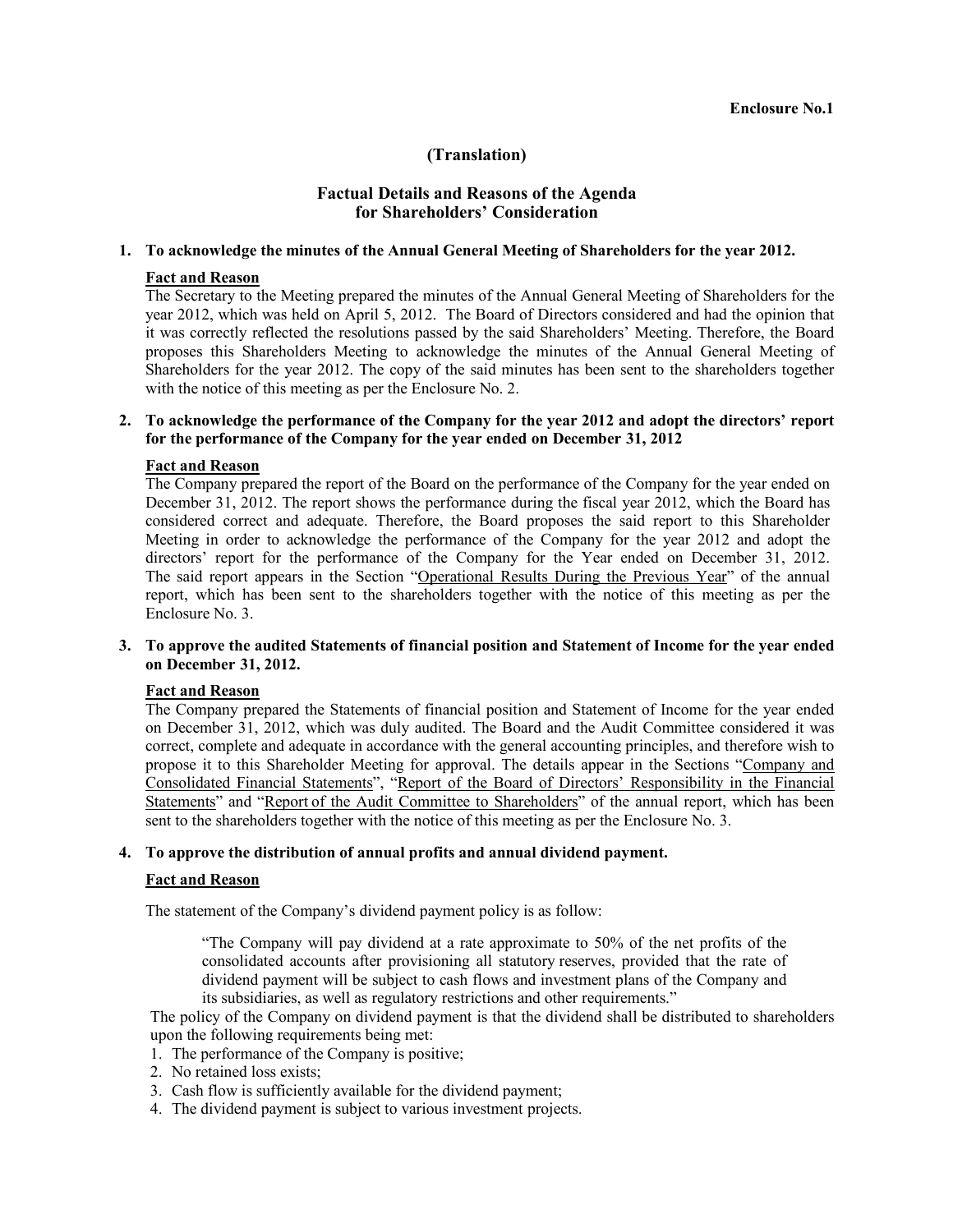In this year, the Company has earned profits and carried no retained loss. In addition, the Company has sufficient cash flow to pay dividends which dividend payment has consistent with the dividend policy. Taking into account of the various investment projects, the Board considered that the Company should appropriate the annual profits to pay the annual dividend at the rate of 18 Baht per share, which consists of the annual dividend for the period during January 1 to December 31, 2012 at the rate of 18 Baht per share (of which 9 Baht was paid as interim dividend on September 26, 2012). Thus, the remaining 9 Baht dividend for 2012 performance would be further paid out of the retained earnings and the profits from the operations during the period of July 1, 2012 to December 31, 2012. The dividends will be payable to the shareholders whose names appear on the Record Date as of April 10, 2013 and the share register book will be closed on April 11, 2013 for gathering the shareholders' names in accordance with the Section 225 of the Securities and Exchange Act B.E. 2535 as amended by the Securities and Exchange Act (No.4) B.E. 2551, which would be appropriated from the corporate income tax – exempted profit on which shareholders are not entitled to tax credits. The dividend payment would be made on April 26, 2013. Therefore, this Shareholder Meeting is proposed to approve the payment of the annual dividends as recommended by the Board.

In this regard, there is no required appropriation of the profits to the legal reserve since the legal reserve has already reached 10% of the registered capital. The comparison between the dividend payment for the Year 2012 and 2011 are as follow:

| Details of dividend payment       | <b>Year 2012</b>   | <b>Year 2011</b>    |
|-----------------------------------|--------------------|---------------------|
| 1. Net profit                     | 9,293 Million Baht | 20,060 Million Baht |
| 2. Number of shares               | 271,747,855 shares | 271,747,855 shares  |
| 3. Dividend payment per share     | 18 Baht per share  | 21 Baht per share   |
| 4. Total dividend payment         | 4,891,461,390 Baht | 5,706,704,955 Baht  |
| 5. Percentage of dividend payment | 52.63%             | 28.45%              |

# **5. To consider the appointment of directors in place of those retiring by rotation.**

#### **Fact and Reason**

In accordance with clause 17 of the Articles of Association, one-third of the total number of Directors shall be required to vacate their offices by rotation at every general meeting of shareholders. If the number of directors is not a multiple of three, the number of directors closest to one-third vacate their offices. Directors who have to vacate their offices during the first and second year after the Company has been registered shall be decided by drawing of names. For the successive years, directors who have been in offices for the longest shall retire from their offices. A retiring director is eligible for reelection.

This year, there are four (4) directors who shall retire by rotation, namely:

| 1. Mr. Somkiat Chareonkul |                             | Independent Director                 |  |
|---------------------------|-----------------------------|--------------------------------------|--|
| 2. Mr. Mr. Rawi Korsiri   |                             | Director                             |  |
|                           | 3. Mr. Teerana Bhongmakapat | <b>Independent Director</b>          |  |
|                           | 4. Mr. Chanin Vongkusolkit  | Director and Chief Executive Officer |  |

 The Board and the Corporate Governance and Nomination Committee have considered qualifications of each nominated directors and independent directors in accordance with the Company's nomination procedures, appear in the Section "Management Structure" of the annual report, which has been sent to the shareholders together with the notice of this meeting as per the Enclosure No. 3 and proposed to the Shareholders' Meeting that: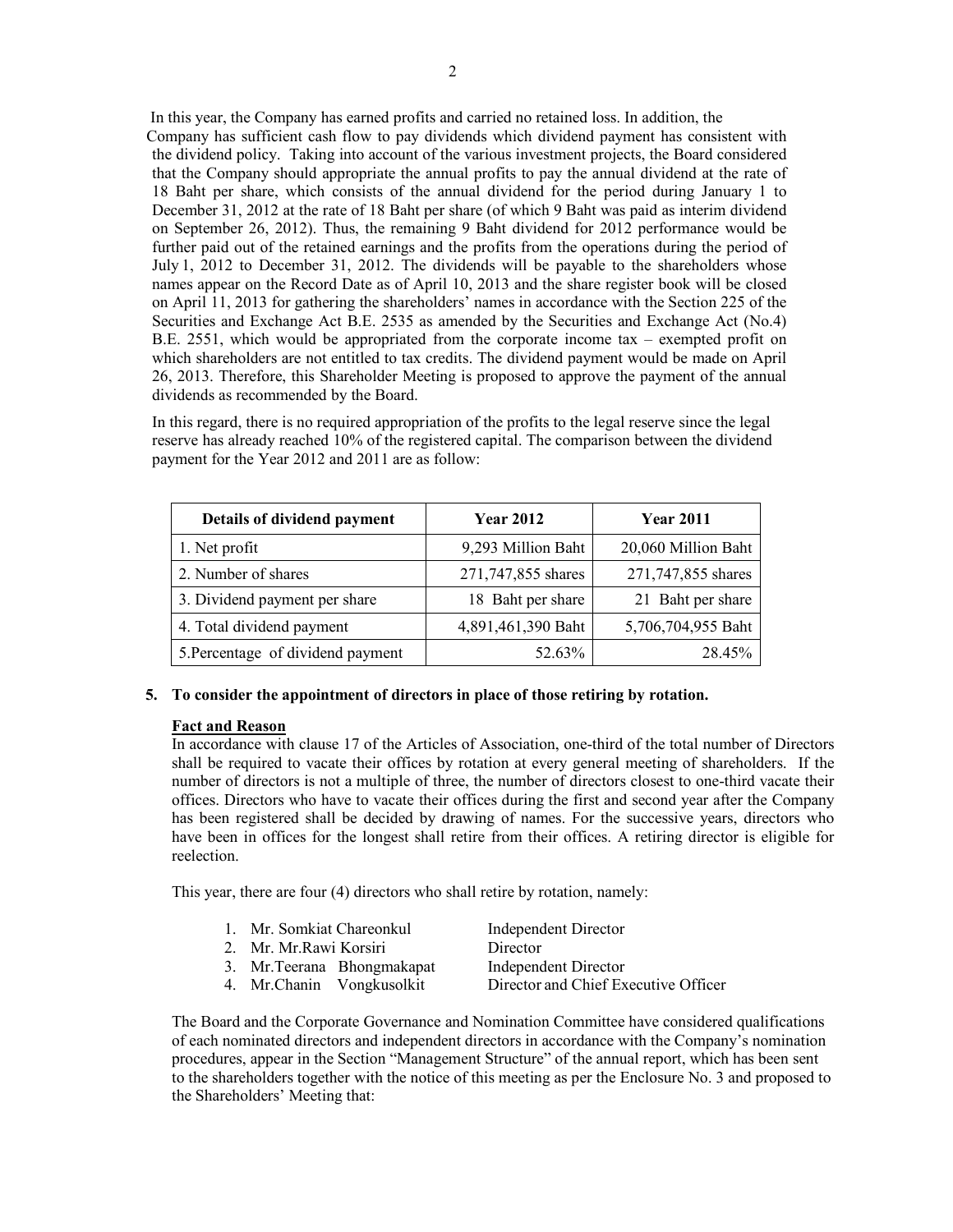The retiring directors, namely Mr.Somkiat Chareonkul, Mr.Rawi Korsiri, Mr.Teerana Bhongmakapat and Mr.Chanin Vongkusolkit should be re-elected to hold the position for another term;

For the nomination of the four (4) mentioned persons, the Board and the Corporate Governance and Nomination Committee considered and had the opinion that all four (4) persons are knowledgeable and capable. The credentials and backgrounds of the proposed persons, including the definition of independent director have been sent to the shareholders together with the notice to this meeting as per the Enclosure No.4.

 The four (4) persons have neither been punished, dismissed or removed on the ground of dishonest performance, nor been imprisoned for an offense related to property committed with dishonest intent, nor engaged in the business or become a partner or shareholder in the business which has the same nature as, and is in competition with, the business of the Company.

## **6. Approval of the directors' remunerations**

# **Fact and Reason**

According to Section 90 of the Public Limited Company Act B.E. 2535, no company shall pay money or give any property to any director unless it is a payment of remuneration under the articles of association of the company.

 In addition thereto, clause 30 paragraph 1 of the Articles of Association of the Company states that directors are eligible to remuneration, which may be paid in one or more or all forms of monthly cash payment, meeting allowance, per diem, bonus, welfare, securities of the Company or benefits of other natures, etc., provided that they shall be determined by a shareholder meeting. The shareholder meeting may either fix the amount of remuneration or consider fixing the remuneration from time to time or setting up the criteria for the remuneration or effecting the remuneration perpetually until it is changed.

The Board and the Compensation Committee considered that the directors' remuneration shall be determined from the Company's overall performance, the dividend payment to the Shareholders, the duties and responsibilities of each committee, and had the opinion that this Shareholder Meeting may fix the remunerations to the directors as follows:

1. Total annual remunerations of 49 Million Baht for the year 2012 payable to all directors decrease

from the year 2011. The details of the remuneration of each director appear in the Section "Remuneration of the Board of Directors and Management" of the annual report, which has been sent to the shareholders together with the notice of this meeting as per the Enclosure No. 3. The remunerations of the Chairman and the Vice Chairman are higher than the other Board members 30% and 15% respectively.

2. Remunerations to all committees of the Company for the year 2013 have been considered to compare to the practices among the companies in various business. The directors' remuneration has been proposed to maintain the remuneration of the Board and all sub-committees compare with the year 2012. Thus, the meeting allowances and the remunerations of the board and other committees of the Company for the year 2013 are as follows:

2.1 Remunerations of the Board comprising of

- 2.1.1 Monthly compensation payable to the Chairman at the rate of 78,000 Baht/month, Vice-Chairman 69,000 Baht/month and each of other Board members 60,000 Baht/month.
- 2.1.2 Meeting allowances to the Board payable only attending the meeting in person per meeting to the Chairman at the rate of 39,000 Baht, Vice-Chairman 34,500 Baht and each of other Non-Executive Board members 30,000 Baht.
- 2.2 Meeting allowances to the Audit Committee payable only attending the meeting in person per meeting to the Chairperson at the rate of 46,800 Baht and each of the other committee members 36,000 Baht;
- 2.3 Meeting allowances to the Corporate Governance and Nomination Committee and the Compensation Committee payable only attending the meeting in person per meeting to the Chairpersons at the rate of 39,000 Baht and each of the other committee members 30,000 Baht.